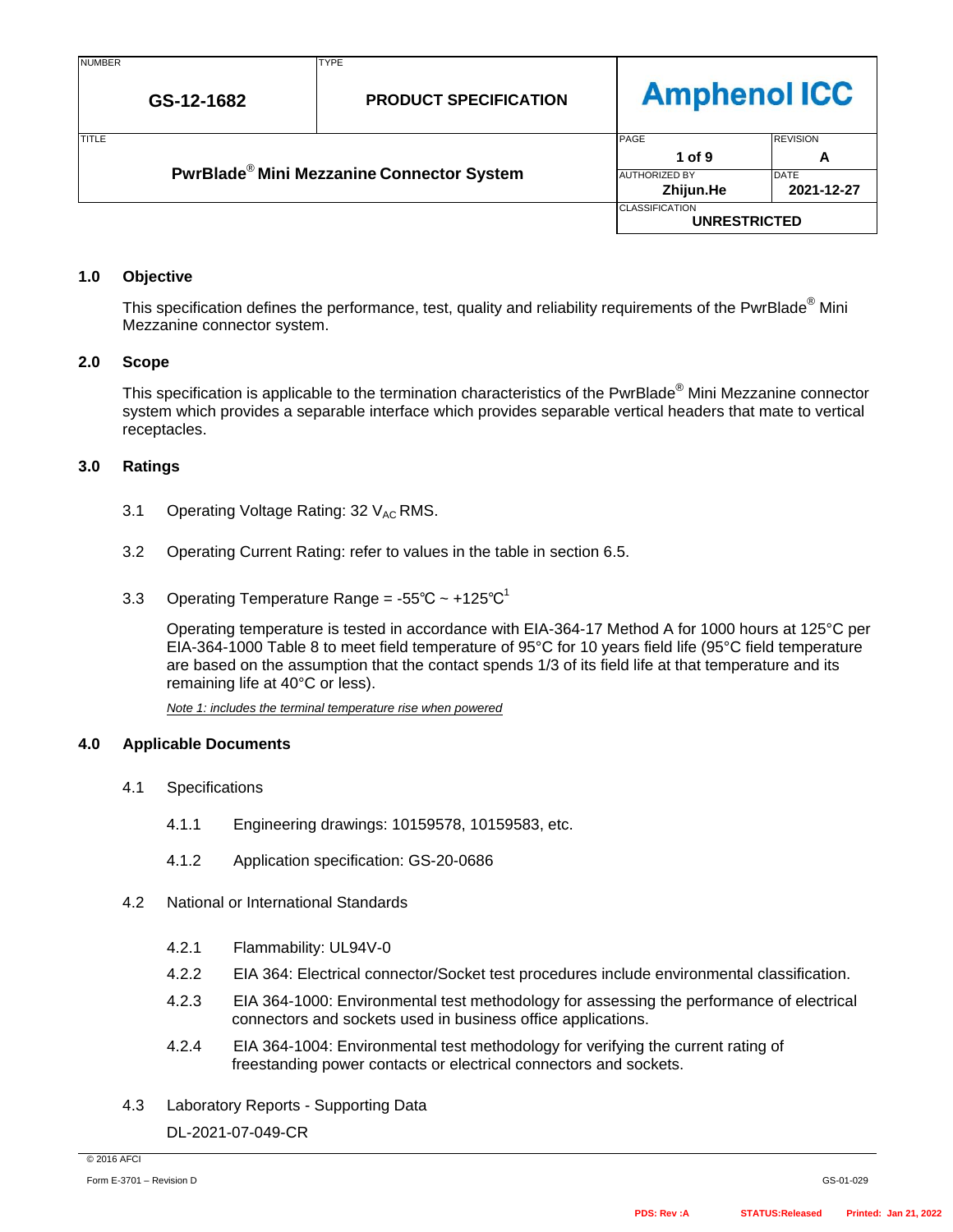# **Amphenol ICC**

| <b>ITITLE</b>                                         |  | PAGE                 |                       | <b>REVISION</b> |
|-------------------------------------------------------|--|----------------------|-----------------------|-----------------|
|                                                       |  |                      | 2 of 9                |                 |
| PwrBlade <sup>®</sup> Mini Mezzanine Connector System |  | <b>AUTHORIZED BY</b> | <b>DATE</b>           |                 |
|                                                       |  |                      | Zhijun.He             | 2021-12-27      |
|                                                       |  |                      | <b>CLASSIFICATION</b> |                 |
|                                                       |  |                      | <b>UNRESTRICTED</b>   |                 |

4.4 Safety Agency Approvals

UL/CSA File #: E66906 Vol. 1 Sec. 201

### **5.0 Requirements**

#### 5.1 Qualification

Connectors furnished under this specification shall be capable of meeting the qualification test requirements specified herein.

#### 5.2 Material

The material for each component shall be as specified herein or equivalent

| <b>High Power Contacts:</b> | Copper alloy                                                                        |
|-----------------------------|-------------------------------------------------------------------------------------|
| Low Power Contacts:         | Copper alloy                                                                        |
| Signal Contacts:            | Copper alloy                                                                        |
|                             | Header and Receptacle Housings: High temperature thermoplastic, UL 94V-0 compliant. |
| Hold down:                  | Copper alloy                                                                        |

#### 5.3 Finish

The finish for applicable components shall be as specified herein or equivalent

Contact Area (power & signal):

 $\mathsf{GCS}^{\circledast}$  for Power contacts,  $\mathsf{GXT}^{\circledast}$  for Signal contacts

Tails (power & signal):

Tin plated over Nickel

### 5.4 Design and Construction

Connectors shall be of the design, construction, and physical dimensions specified on the applicable product drawing. There shall be no cracks, burrs, or other physical defects that may impair performance.



Figure 1: Header connector Configuration shown: 4LP+12HP+24S



Figure 2: Receptacle connector Configuration shown: 4LP+12HP+24S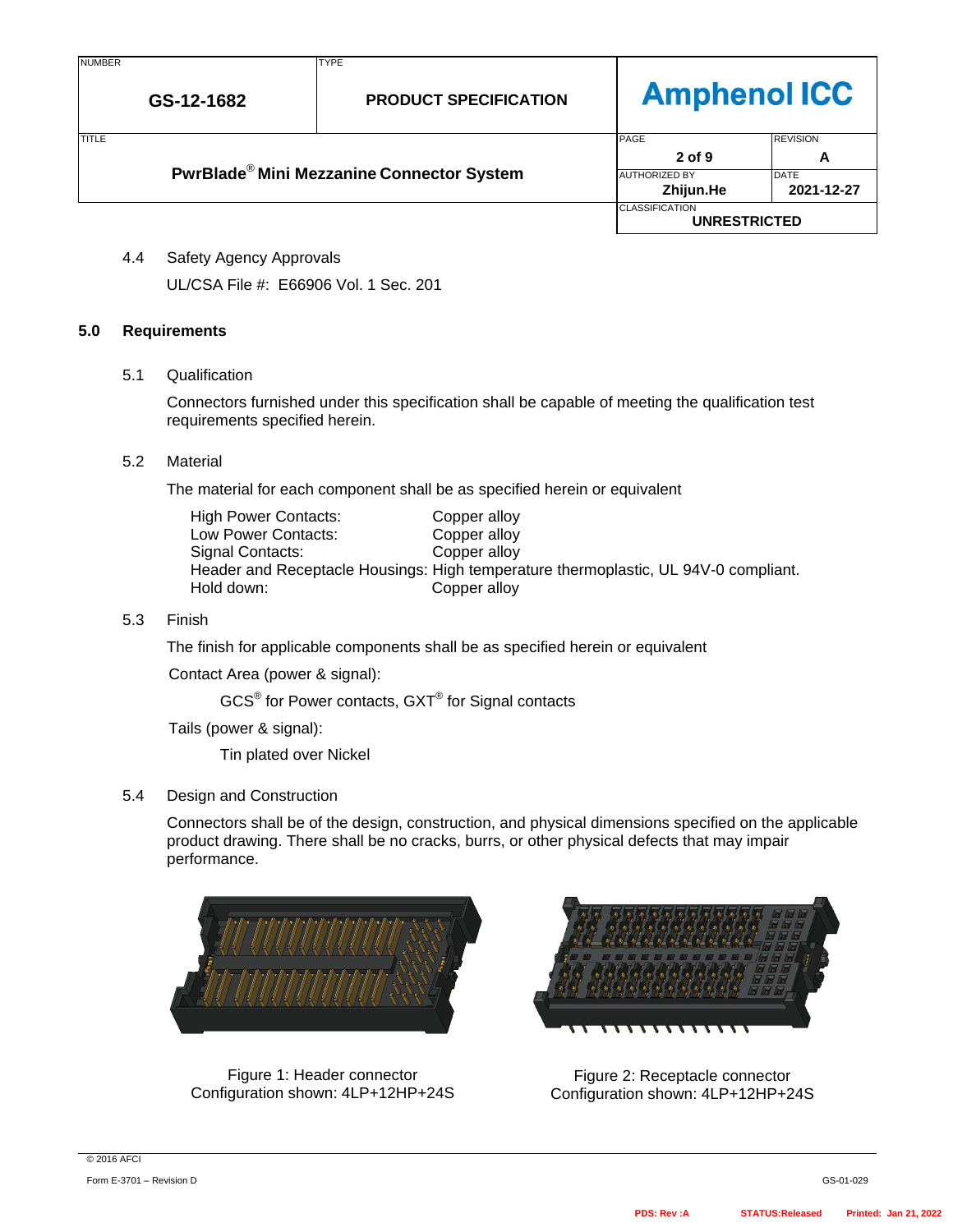| JI IMBE! | a. |
|----------|----|
|          |    |

# **Amphenol ICC**

| <b>ITITLE</b>                                         |                      |      | PAGE                  | <b>REVISION</b> |
|-------------------------------------------------------|----------------------|------|-----------------------|-----------------|
|                                                       |                      |      | 3 of 9                |                 |
| PwrBlade <sup>®</sup> Mini Mezzanine Connector System | <b>AUTHORIZED BY</b> | DATE |                       |                 |
|                                                       |                      |      | Zhijun.He             | 2021-12-27      |
|                                                       |                      |      | <b>CLASSIFICATION</b> |                 |
|                                                       |                      |      | <b>UNRESTRICTED</b>   |                 |

### **6.0 Electrical Characteristics**

6.1 Contact Resistance, Low Level

The Low level contact resistance of Signal contact shall not exceed 30 m $\Omega$  (milliohms) initially and  $\Delta$ 10 mΩ (milliohms) after mating cycles and environmental exposure.

The Low level contact resistance of High power contact shall not exceed 1.0 m $\Omega$  (milliohms) initially or after mating cycles and environmental exposure.

The Low level contact resistance of Low power contact shall not exceed 2.0 m $\Omega$  (milliohms) initially or after mating cycles and environmental exposure.

Measurements shall be in accordance with EIA 364-23.

The following details shall apply:

- a. Test Voltage 20 milli-volts DC max open circuit.
- b. Test Current Not to exceed 100 milli-amperes
- 6.2 Contact Resistance, Specified Current (Power contact)
	- a. High power contact

The High power contact resistance at a specified current shall not exceed 1.0 m $\Omega$  (milliohms) initially or after mating cycles and environmental exposure.

Measurements shall be in accordance with EIA 364-06.

The following details shall apply: Test Current – Shown in the table in section 6.5.

b. Low power contact

The Low power contact resistance at a specified current shall not exceed 2.0  $m\Omega$  (milliohms) initially or after mating cycles and environmental exposure.

Measurements shall be in accordance with EIA 364-06.

The following details shall apply: Test Current – Shown in the table in section 6.5.

6.3 Insulation Resistance

The insulation resistance of mated connectors shall not be less than  $1,000 \text{ M}\Omega$  (megohms) for the Low Power and High Power contact, and 500  $M\Omega$  for Signal initially and after environmental exposure.

Measurements shall be in accordance with EIA 364-21

The following details shall apply:

- a. Test Voltage 500 volts DC.
- b. Electrification Time 2 minutes, unless otherwise specified.
- c. Points of Measurement Between adjacent contacts.
- 6.4 Dielectric Withstanding Voltage

There shall be no evidence of arc-over, insulation breakdown, or excessive leakage current > 1 mA when mated connectors.

© 2016 AFCI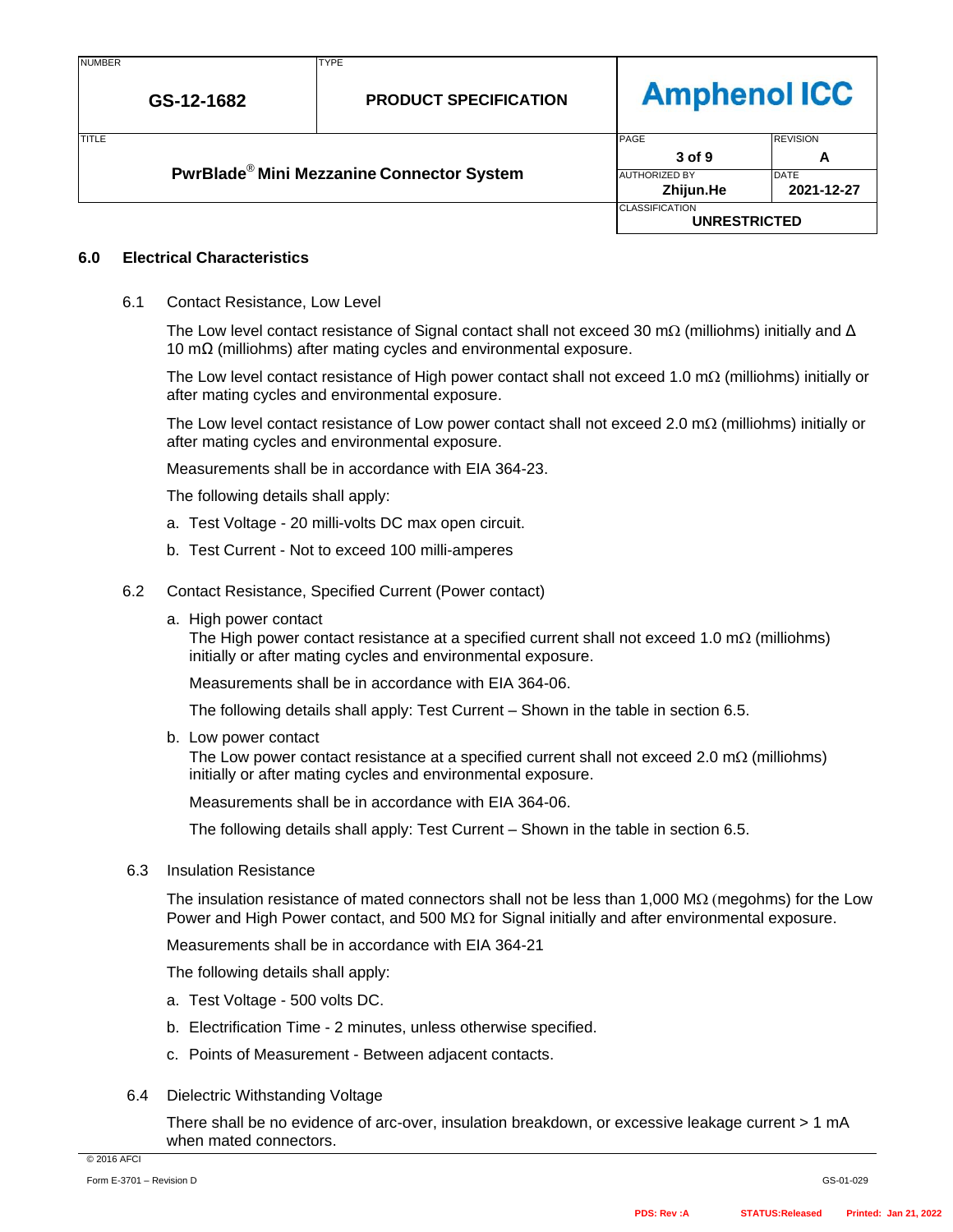# **Amphenol ICC**

| <b>TITLE</b>                                          |                      | PAGE                                         | <b>REVISION</b> |
|-------------------------------------------------------|----------------------|----------------------------------------------|-----------------|
|                                                       |                      | 4 of 9                                       | A               |
| PwrBlade <sup>®</sup> Mini Mezzanine Connector System | <b>AUTHORIZED BY</b> | DATE                                         |                 |
|                                                       |                      | Zhijun.He                                    | 2021-12-27      |
|                                                       |                      | <b>CLASSIFICATION</b><br><b>UNRESTRICTED</b> |                 |

Measurements shall be in accordance with EIA 364-20

The following details shall apply:

- a. Test Voltage 1000 volts DC (High Power & Low Power & Signal)
- b. Test Duration 60 seconds.
- c. Test Condition 1 (760 Torr sea level).
- d. Points of Measurement Between adjacent contacts.
- 6.5 Current Rating

The temperature rise above ambient shall not exceed 30℃ at any point in the system when all contacts are powered at specified current as below.

The following details shall apply:

- a. Ambient Conditions still air at lab room ambient.
- b. Reference EIA 364-70.

| <b>Application</b>                                          | Type of<br>contact                 | Number of<br>adjacent<br>contacts<br>(fully<br>powered) | <b>Test Board</b><br>(Copper Pad)          | <b>Still</b><br>Air | <b>T-Rise</b><br>(C) | <b>Current Rating</b><br>per contact (Amp) |    |
|-------------------------------------------------------------|------------------------------------|---------------------------------------------------------|--------------------------------------------|---------------------|----------------------|--------------------------------------------|----|
|                                                             |                                    |                                                         |                                            |                     |                      | 70                                         |    |
|                                                             |                                    | 2                                                       |                                            |                     | 30                   | 50                                         |    |
| PwrBlade <sup>®</sup> Mini<br>Mezzanine<br>(Board To Board) | <b>High Power</b><br>(2.0mm pitch) | 4                                                       | 2 ounces X 6 layers<br>(refer to figure 1) | Yes                 |                      | 45                                         |    |
|                                                             |                                    | 6                                                       |                                            |                     |                      | 40                                         |    |
|                                                             |                                    | 8                                                       |                                            |                     |                      | 40                                         |    |
|                                                             |                                    | 10                                                      |                                            |                     |                      | 40                                         |    |
|                                                             |                                    | 12                                                      |                                            |                     |                      | 38                                         |    |
|                                                             | Signal<br>(2.0mm pitch)            |                                                         |                                            |                     |                      | 1                                          |    |
|                                                             |                                    | /2                                                      |                                            |                     | 1                    |                                            |    |
|                                                             | Low Power<br>$(2.00mm$ pitch)      | 2                                                       |                                            |                     |                      |                                            | 25 |
|                                                             |                                    | 4                                                       |                                            |                     |                      | 20                                         |    |



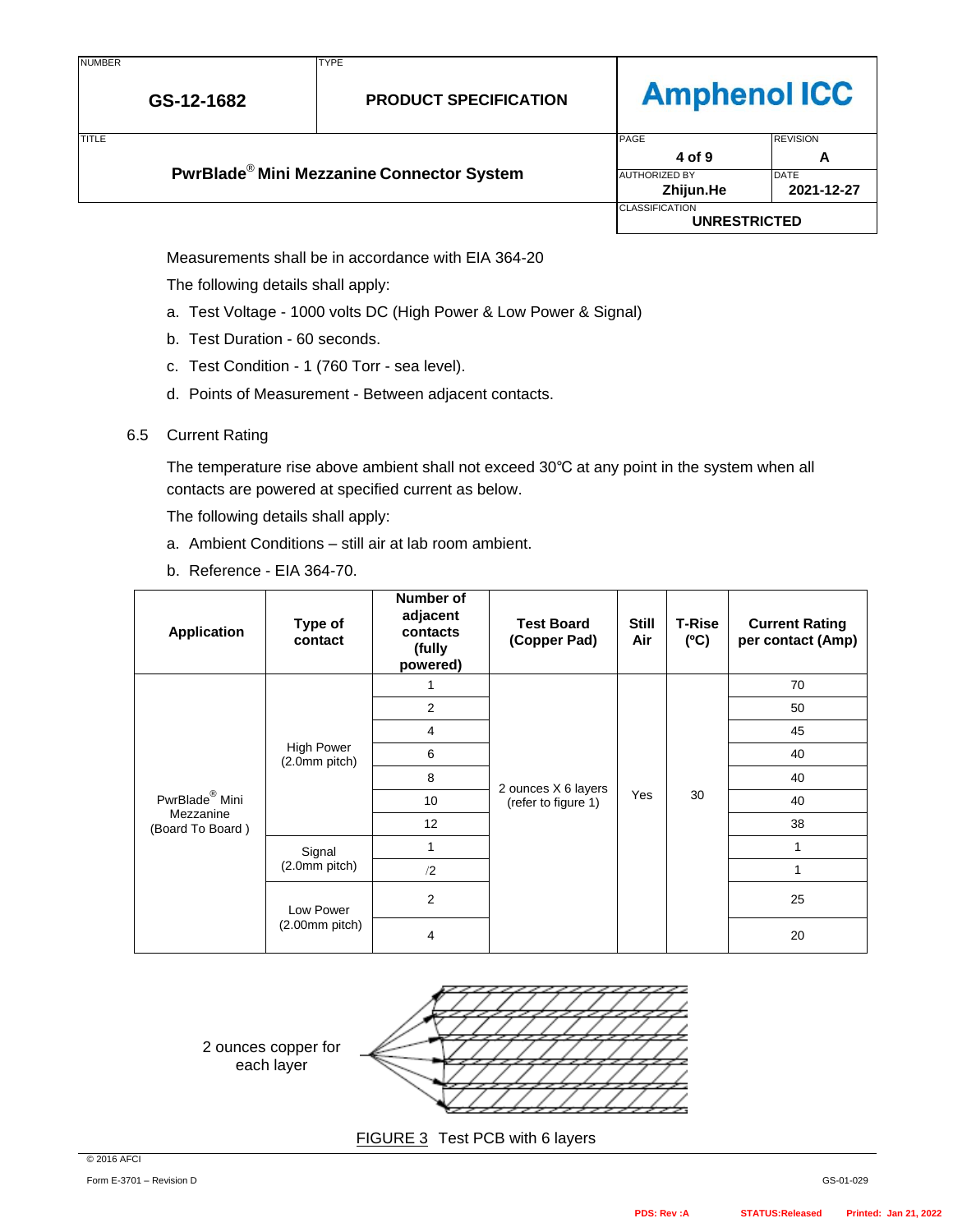## **Amphenol ICC**

| <b>TITLE</b> |                                                       | PAGE                                         | <b>REVISION</b>           |
|--------------|-------------------------------------------------------|----------------------------------------------|---------------------------|
|              |                                                       | 5 of 9                                       | Α                         |
|              | PwrBlade <sup>®</sup> Mini Mezzanine Connector System | <b>AUTHORIZED BY</b><br>Zhijun.He            | <b>DATE</b><br>2021-12-27 |
|              |                                                       | <b>CLASSIFICATION</b><br><b>UNRESTRICTED</b> |                           |

### **7.0 Mechanical Characteristics**

7.1 Mating/Unmating Force

The following details shall apply:

- a. Cross Head Speed 25.4mm per minute.
- b. Lubrication: Yes
- c. Utilize free floating fixtures.
- d. Reference EIA 364-13.

|                            | Mating Force (N)<br>Max. Allowance | Un-mating Force (N)<br>Min. Allowance |
|----------------------------|------------------------------------|---------------------------------------|
| One pair of HP contact     | 20                                 | 3.0                                   |
| One pair of LP contact     |                                    | 1.5                                   |
| One pair of Signal contact |                                    | O 1                                   |

### 7.2 Contact retention

Test condition: Per EIA-364-29C, method C, a maximum rate of 25.4mm per minute

- a. Signal Pin: individual Signal pin shall withstand an axial retention load of 5 N minimum.
- b. High Power Contact: individual power pin shall withstand an axial retention load of 20 N minimum.
- c. Low Power Contact: individual power pin shall withstand an axial retention load of 10 N minimum.

### **8.0 Environmental Conditions**

After exposure to the following environmental conditions in accordance with the specified test procedure and/or details, the product shall show no physical damage and shall meet the electrical and mechanical requirements per paragraphs 6.0 and 7.0 as specified in the test sequences in the qualification test table. Unless specified otherwise, assemblies shall be mated during exposure.

- 8.1 Thermal Shock EIA 364-32.
	- a. Number of Cycles 5
	- b. Temperature Range Between -65℃ and +125℃
	- c. Time at Each Temperature 30 minutes
	- d. Transfer Time 5 minutes, maximum
- 8.2 Cyclic Temperature & Humidity EIA 364-31 method IV (cyclic temperature)
	- a. Relative Humidity 80% to 98%
	- b. Temperature 25℃~65℃

© 2016 AFCI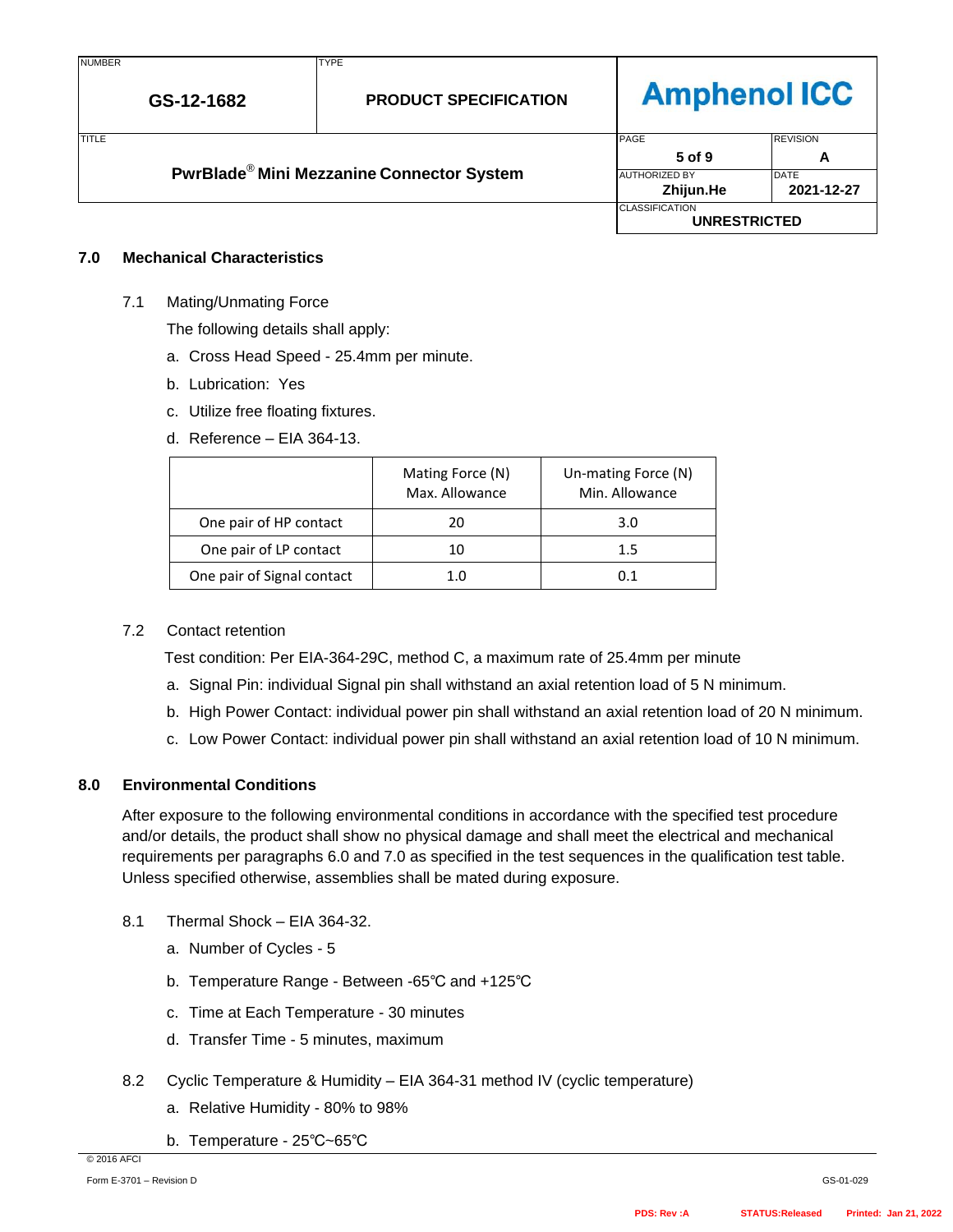| I | ч.<br>в.<br>பட<br>IVIГ | - |
|---|------------------------|---|
|   |                        |   |

# **Amphenol ICC**

| <b>TITLE</b>                                                |                      | PAGE                  | <b>REVISION</b>     |  |
|-------------------------------------------------------------|----------------------|-----------------------|---------------------|--|
|                                                             |                      | 6 of 9                | A                   |  |
| <b>PwrBlade<sup>®</sup> Mini Mezzanine Connector System</b> | <b>AUTHORIZED BY</b> | <b>IDATE</b>          |                     |  |
|                                                             |                      | Zhijun.He             | 2021-12-27          |  |
|                                                             |                      | <b>CLASSIFICATION</b> | <b>UNRESTRICTED</b> |  |

- c. Duration 240 hours
- 8.3 High Temperature Life EIA 364-17.
	- a. Test Temperature 125± 2℃
	- b. Test Duration 1000 hours
- 8.4 Mixed Flowing Gas corrosion (MFG) EIA 364-65
	- a. Class IIA
	- b. Duration 20 days
	- c. Un-mated condition for 10 days and followed by exposure of mated connectors for the remaining 10 days (See table 1)
- 8.5 Vibration (Random) EIA 364-28
	- a. Test Condition method VII, letter E
	- b. Vibration Amplitude 4.90 rms G
	- c. Duration 15 minutes along each of three orthogonal axes
	- d. Mounting Rigidly mount assemblies
	- e. No discontinuities greater than 1 microsecond
- 8.6 Mechanical Shock EIA 364-27
	- a. Condition Test condition A
	- b. Shocks 3 shocks in both directions along each of three orthogonal axes (18 shocks total)
	- c. Mounting Rigidly mount assemblies
	- d. No discontinuities greater than 1 microsecond
- 8.7 Durability EIA 364-09
	- a. Number Cycles 200 cycles
	- b. Cycling Rate 127 mm/minute
	- c. Use free floating fixtures
- 8.8 Solderability ANSI-J-002, Test Condition S1
	- a. Preconditioning Category E
	- b. PCB termination area was evaluated and meets the requirements of ANSI-J-002
- 8.9 Resistance to Solder Heat EIA 364-56
	- a. Condition 6, Level 6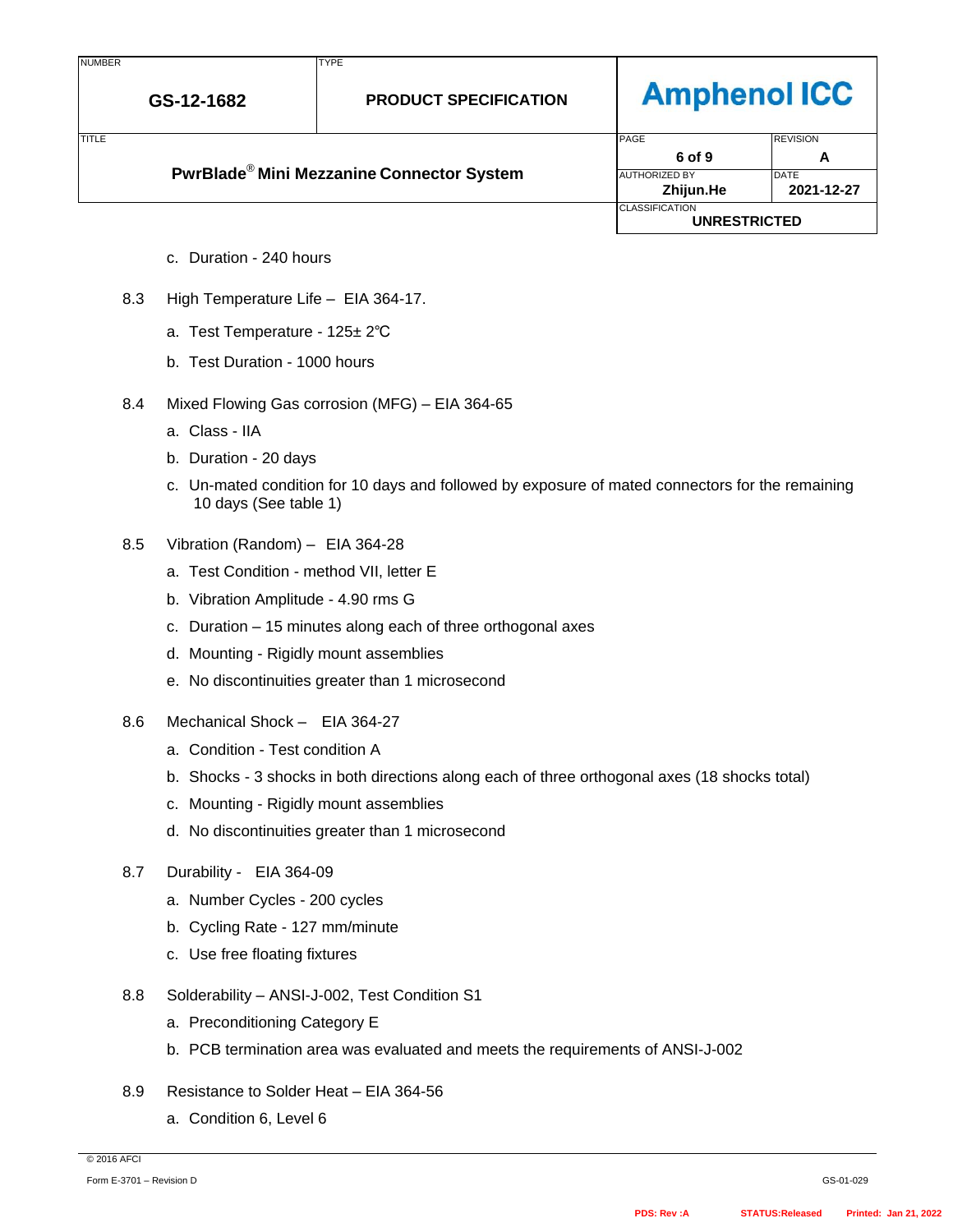| <b>NUMBER</b> |  |
|---------------|--|
|               |  |

# **Amphenol ICC**

|              |                                                       |                                   | <b>CLASSIFICATION</b><br><b>UNRESTRICTED</b> |                      |
|--------------|-------------------------------------------------------|-----------------------------------|----------------------------------------------|----------------------|
|              | PwrBlade <sup>®</sup> Mini Mezzanine Connector System | <b>AUTHORIZED BY</b><br>Zhijun.He | <b>DATE</b><br>2021-12-27                    |                      |
| <b>TITLE</b> |                                                       |                                   | <b>PAGE</b><br>7 of 9                        | <b>REVISION</b><br>А |
|              |                                                       |                                   |                                              |                      |

b. There shall be no evidence of physical or mechanical damage

## **9.0 QUALITY ASSURANCE PROVISIONS**

## 9.1 Equipment Calibration

All test equipment and inspection facilities used in the performance of any test shall be maintained in a calibration system in accordance with ANSI Z-540 and ISO 9000.

## 9.2 Inspection Conditions

Unless otherwise specified herein, all inspections shall be performed under the following ambient conditions:

- a. Temperature: 25 +/- 5℃
- b. Relative Humidity: 30% to 60%
- c. Barometric Pressure: Local ambient

## 9.3 Sample Quantity and Description

The sample size and description are listed for each test in the appropriate section of this document.

## 9.4 Acceptance

- 9.4.1 Electrical and mechanical requirements placed on test samples as indicated in paragraphs 6.0 and 7.0 shall be established from test data using appropriate statistical techniques or shall otherwise be customer specified, and all samples tested in accordance with this product specification shall meet the stated requirements.
- 9.4.2 Failures attributed to equipment, test setup, or operator error shall not disqualify the product. If product failure occurs, corrective action shall be taken and samples resubmitted for qualification.

## 9.5 Qualification Testing

Qualification testing shall be performed on sample units produced with equipment and procedures normally used in production. The test sequences shall be as shown in the qualification test table 1. Data shall be provided with the samples noting production history: production lot codes for components and assemblies, components and assemblies produced to print revision, verification of plating composition and thickness, etc.

## 9.6 Re-Qualification Testing

If any of the following conditions occur, the responsible product engineer shall initiate requalification testing consisting of all applicable parts of the qualification test matrix.

a. A significant design change is made to the existing product which impacts the product form, fit or function. Examples of significant changes shall include, but not be limited to, changes in the plating material composition or thickness, contact force, contact surface geometry, insulator design, contact base material, or contact lubrication requirements.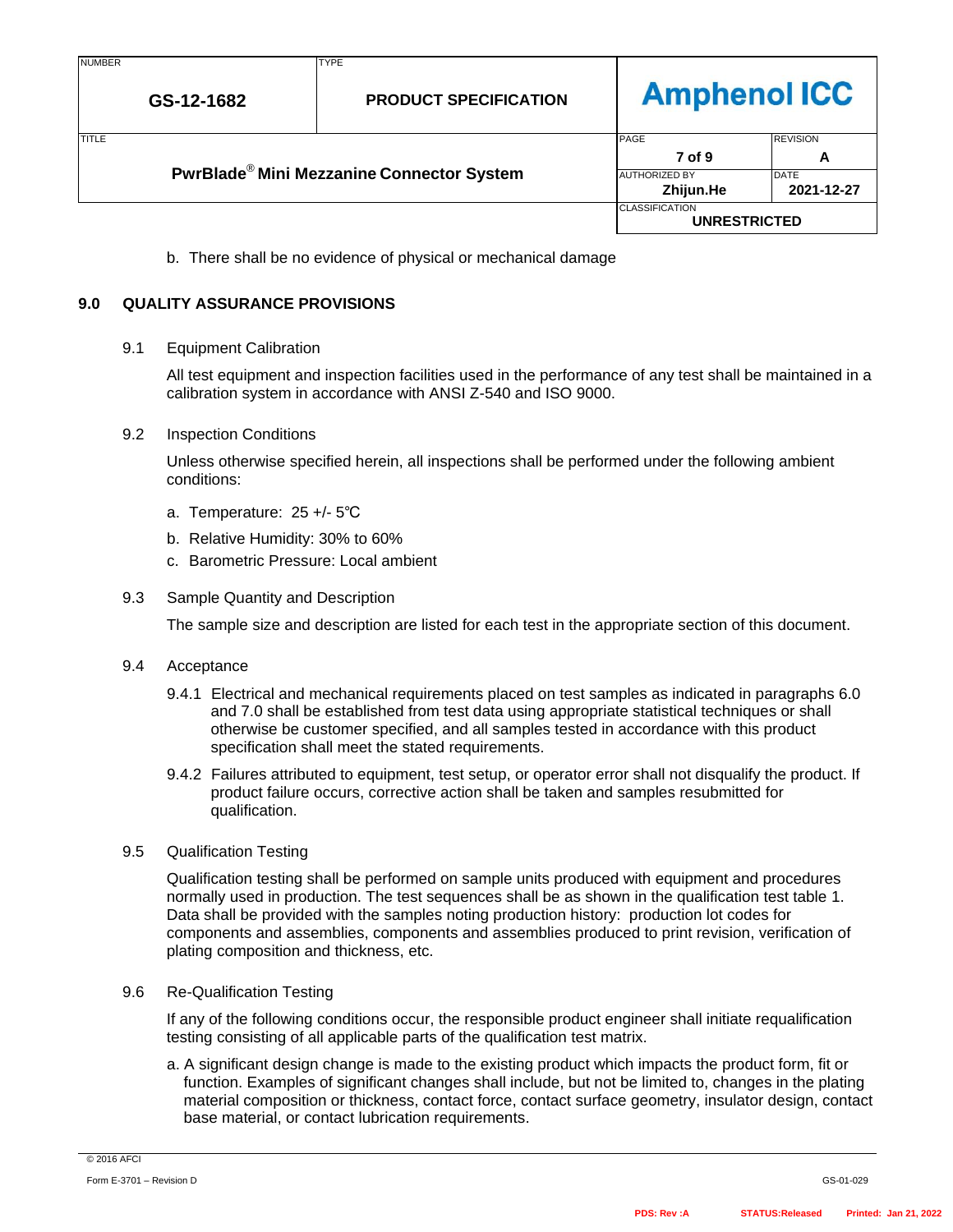TYPE

**GS-12-1682**

# **Amphenol ICC**

| <b>TITLE</b> |                                                       | PAGE                  | <b>REVISION</b> |
|--------------|-------------------------------------------------------|-----------------------|-----------------|
|              |                                                       | 8 of 9                |                 |
|              | PwrBlade <sup>®</sup> Mini Mezzanine Connector System | <b>AUTHORIZED BY</b>  | <b>DATE</b>     |
|              |                                                       | Zhijun.He             | 2021-12-27      |
|              |                                                       | <b>CLASSIFICATION</b> |                 |
|              |                                                       | <b>UNRESTRICTED</b>   |                 |

- b. A significant change is made to the manufacturing process which impacts the product form, fit or function.
- c. A significant event occurs during production or end use requiring corrective action to be taken relative to the product design or manufacturing process.
- 9.7 Qualification Test Table

| <b>TEST GROUP ID:</b>                                       |                | P                     | <b>1A</b>  | 1B                | $\overline{2}$ | 3                                              | 4                              | 5                             | 6              | $\overline{7}$                  |
|-------------------------------------------------------------|----------------|-----------------------|------------|-------------------|----------------|------------------------------------------------|--------------------------------|-------------------------------|----------------|---------------------------------|
| <b>TEST DESCRIPTION</b>                                     | <b>SECTION</b> | Group<br>P<br>Testing | <b>MFG</b> | <b>MFG</b>        | Temp<br>Life   | Thermal<br>Shock &<br>Humidity<br>(Dielectric) | Thermal<br>shock /<br>Humidity | Vibration /<br>Mech.<br>Shock | Solderability  | Resistance<br>to Solder<br>Heat |
| VISUAL EXAMINATION                                          | 5.5            | 1,4                   | 1, 7       | 1, 13             | 1,7            | 1,11                                           | 1,9                            | 1,11                          | 1,3            | 1,3                             |
| <b>ELECTRICAL:</b>                                          |                |                       |            |                   |                |                                                |                                |                               |                |                                 |
| <b>CONTACT RESISTANCE</b><br>AT LOW LEVEL                   | 6.1            |                       | 2,4,6      | 2,4,6,8,<br>10,12 | 2,4,6          |                                                | 2,4,6,8                        | 2,6,8,<br>10                  |                |                                 |
| <b>CONTACT RESISTANCE</b><br>AT SPECIFIED<br><b>CURRENT</b> | $6.2$          | $\overline{2}$        |            |                   |                |                                                |                                |                               |                |                                 |
| <b>INSULATION</b><br>RESISTANCE                             | 6.3            |                       |            |                   |                | 2,5,8                                          |                                |                               |                |                                 |
| <b>DIELECTRIC</b><br><b>WITHSTANDING</b><br><b>VOLTAGE</b>  | 6.4            |                       |            |                   |                | 3,6,9                                          |                                |                               |                |                                 |
| <b>CURRENT RATING</b>                                       | 6.5            | $\overline{3}$        |            |                   |                |                                                |                                |                               |                |                                 |
| <b>MECHANICAL:</b>                                          |                |                       |            |                   |                |                                                |                                |                               |                |                                 |
| MATING / UNMATING<br><b>FORCE</b>                           | 7.1            |                       |            |                   |                |                                                |                                | 3,5                           |                |                                 |
| <b>CONTACT RETENTION</b><br><b>FORCE</b>                    | 7.2            |                       |            |                   |                | 10                                             |                                |                               |                |                                 |
| <b>ENVIRONMENTAL:</b>                                       |                |                       |            |                   |                |                                                |                                |                               |                |                                 |
| <b>THERMAL SHOCK</b>                                        | 8.1            |                       |            |                   |                | 4                                              | 5                              |                               |                |                                 |
| <b>CYCLICAL HUMIDITY &amp;</b><br>TEMP.                     | 8.2            |                       |            |                   |                | $\overline{7}$                                 | $\overline{7}$                 |                               |                |                                 |
| <b>TEMPERATURE LIFE</b>                                     | 8.3            |                       |            |                   | 5              |                                                |                                |                               |                |                                 |
| MFG - RECEPTACLE<br>ONLY, 5 DAYS                            | 8.4            |                       |            | 5,7               |                |                                                |                                |                               |                |                                 |
| MFG - MATED, 5 DAYS                                         | 8.4            |                       |            | 9,11              |                |                                                |                                |                               |                |                                 |
| MFG-MATED, 20<br><b>DAYS</b>                                | 8.4            |                       | 5          |                   |                |                                                |                                |                               |                |                                 |
| <b>VIBRATION</b>                                            | 8.5            |                       |            |                   |                |                                                |                                | $\overline{7}$                |                |                                 |
| MECHANICAL SHOCK                                            | 8.6            |                       |            |                   |                |                                                |                                | 9                             |                |                                 |
| DURABILITY, 200<br><b>CYCLES</b>                            | 8.7            |                       |            |                   |                |                                                |                                | 4                             |                |                                 |
| DURABILITY, 20<br><b>CYCLES</b>                             | 8.7            |                       | 3          | 3                 | 3              |                                                | 3                              |                               |                |                                 |
| Solder ability                                              | 8.8            |                       |            |                   |                |                                                |                                |                               | $\overline{2}$ |                                 |
| Resistance to Solder<br>Heat                                | 8.9            |                       |            |                   |                |                                                |                                |                               |                | $\overline{2}$                  |
| <b>SAMPLE SIZE:</b>                                         |                |                       |            |                   |                |                                                |                                |                               |                |                                 |
| <b>MATING PAIRS (PAIRS)</b>                                 |                | 3                     | 3          | 3                 | 3              | 3                                              | 3                              | 3                             | 3              | 3                               |
| ELEC. TEST BOARDS<br>(HEADER & RECEPTACLE, 2                |                |                       | 3          | 3                 | 3              | 3                                              | 3                              | 3                             |                |                                 |

© 2016 AFCI